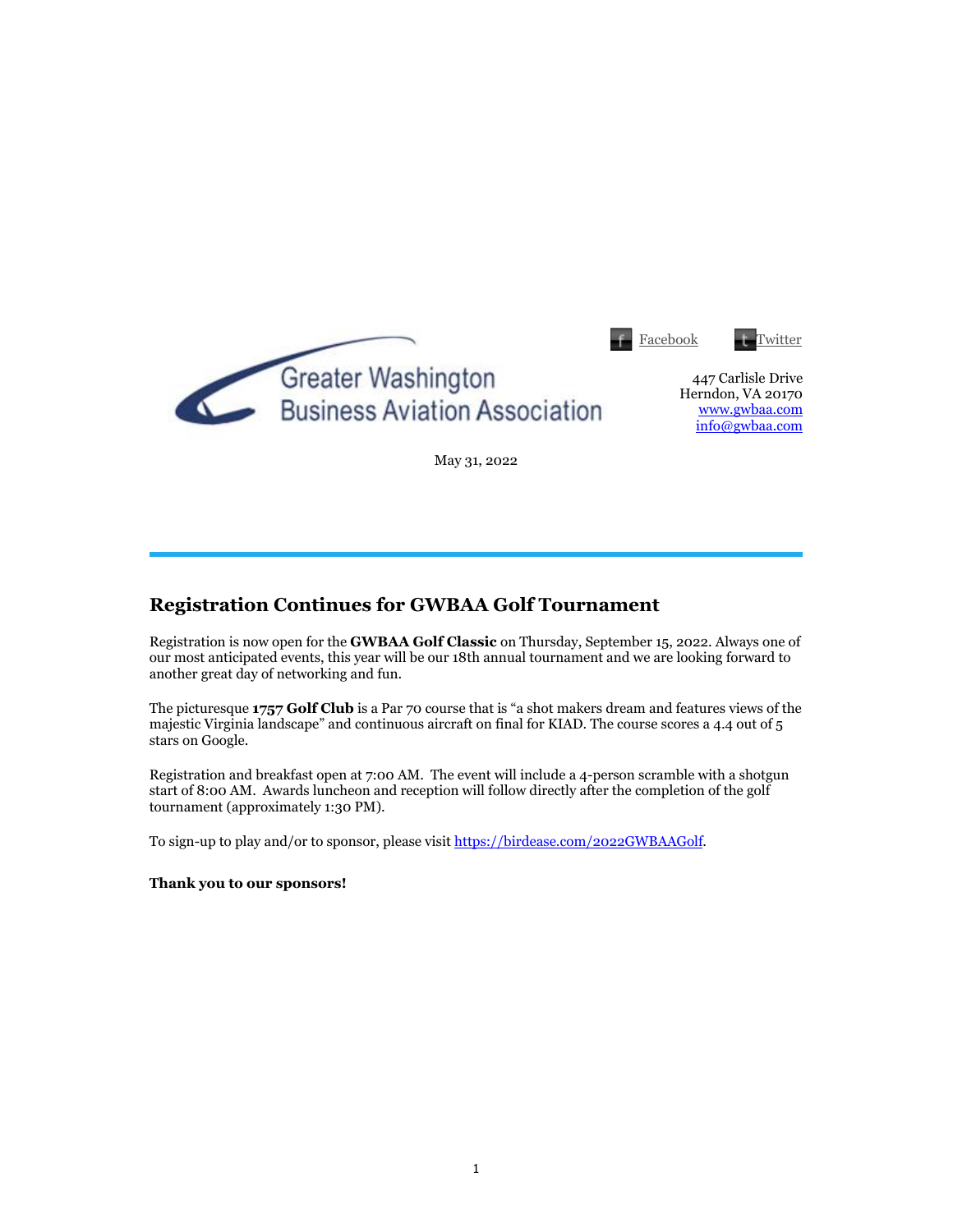





**Travel Mug Sponsor** 

Goodie Bag Sponsor

Poker Chip & **Hole Sponsor** 



**Hole Sponsor** 

# **Meet the GWBAA Board**

*Q&A with Hunter Weiss, President, Welsch Aviation, Inc. (and GWBAA's Open House Chair)*

#### Q. How did you first get interested in business aviation?

Inadvertently! I grew up in an aviation household as my father was an Air Force fighter pilot who later held various positions at a few corporate aircraft manufacturers (Lear Jet, Beechcraft and British Aerospace). My family flew on the aircraft my father was marketing more times than I can count so aviation was always in the background. At a young age I would buy cars fix them up and sell them and later worked in high end retail sales during my high school and college days. After college I was offered an entry level position at Welsch Aviation and now 35 years later, almost to the day, I own Welsch Aviation and am perpetuating its 73-year history.

#### Q. What is the best part of your job?

I enjoy the people I meet when I am hired to exclusively acquire or sell a corporate aircraft and show them the step-by-step process of what I do for them. I lay the process out, which is more involved than people think, and then execute the process and exceed the expectations of the client as I take ownership of the transaction as if the aircraft were my own.

#### Q. What surprised you about business aviation once you got into this field?

Once fully engaged in my career it was apparent to me how diverse the 'aviation field' is daily. When people mention business aviation the first thought is a pilot, but s/he cannot fly without maintenance getting done on the aircraft, aircraft traffic controllers directing them, the aircraft will need to be stored, fueled, insured, and scheduled to fly. There are many hands involved enabling aircraft to fly.

#### Q. How did you get involved with GWBAA?

I was asked by and old friend and client who was on the GWBAA board at the time to join and that was over 10 years ago!

#### Q. What has been your favorite part of being involved with GWBAA?

I feel it is important to give back to the community that has supported me for 35 years. GWBAA holds at least four key events each year all with different topics which enable us to exist as an organization but more importantly we also have a large philanthropic side that supports several causes such as Corporate Angel Network, Aero Club of Washington and scholarships through the Leesburg Airport Aviation Expo.

#### Q. What do you do in your free time?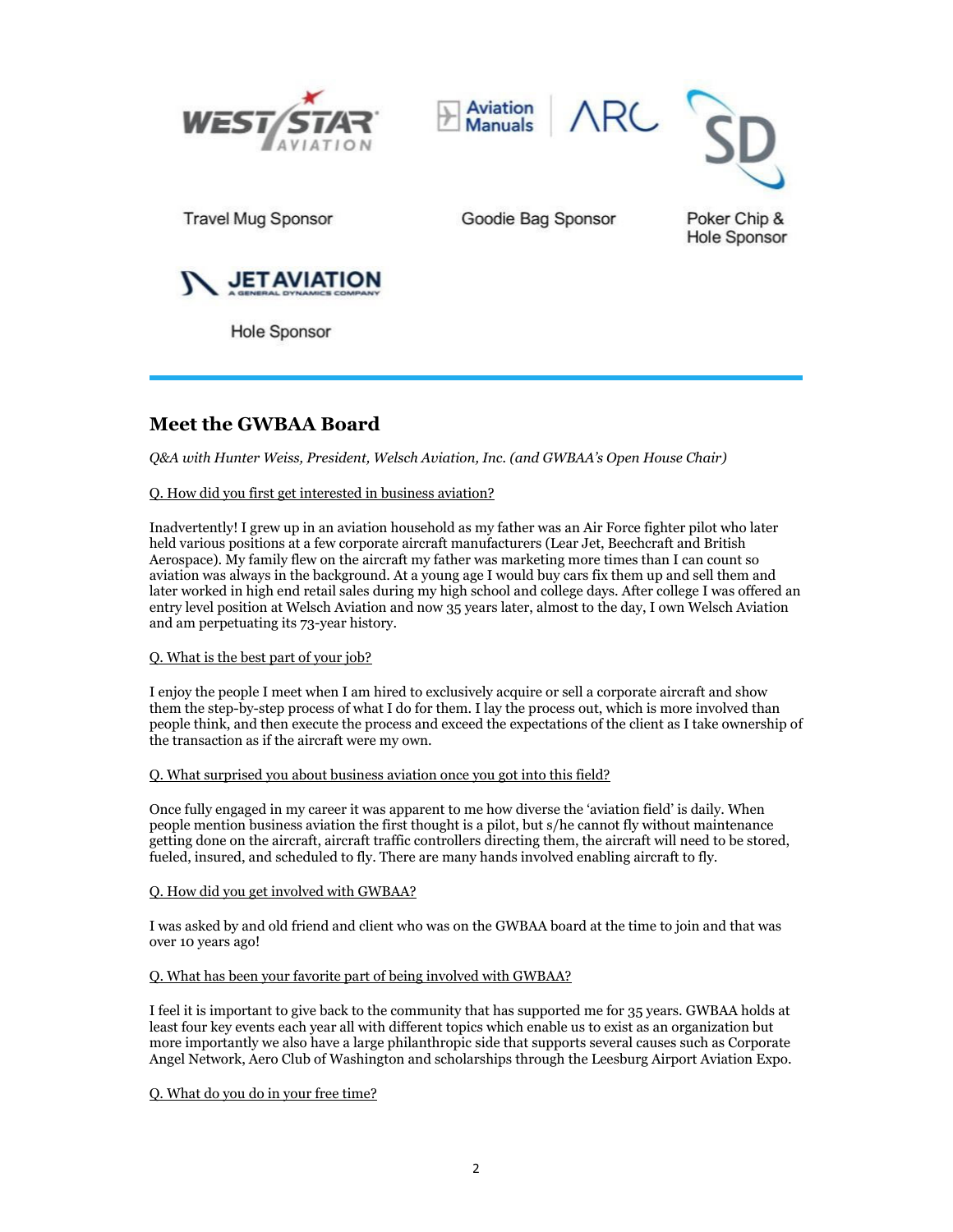First and foremost is spending time with my family at Deep Creek Lake, MD hiking and boating with my wife Michele and two children, Spencer and Erica. My long-term hobby is participating in Porsche Club of America track events which I have participated in for 20 years. I also have national accreditation as an approved driving Instructor for people who are learning to drive on the racetrack.

Q. What advice do you have for someone starting a career in business aviation?

I believe step one would be to learn that there are a multitude of careers and career pathways in business aviation. I would venture a guess that each of the board members arrived on the board without any of us following the same path and few of us are employed in the same exact career. Your pathway can be with or without college however, I would research what you are interested in and then contact someone that does something similar then blaze your own trail. The Leesburg Aviation Expo is a good example, if attended, you will find many aviation careers on display. The National Business Aviation Association (NBAA) is also a prominent supporter and proper avenue to explore careers, www.nbaa.org.

## **Regional News Round-Up**

A demonstration of the use of small unmanned aerial systems was part of the 95th Annual Apple Blossom Festival in Winchester, with the Virginia Department of Aviation and other sponsors showing how multiple vehicles can operate in the same airspace.

An article published by WTOP provided a general summary of the ongoing restrictions for general aviation operations at **Reagan Washington National Airport** - https://wtop.com/businessfinance/2022/05/despite-surge-in-private-air-travel-dca-charter-flights-still-face-tough-9-11 restrictions/.

Among other recent federal infrastructure grants, **Culpeper Regional Airport** has received \$3 million to remove runway obstructions.

St. Mary's Ryken High School (SMR) in Leonardtown, Maryland is the location of a new flight academy that provides flight simulators and other experiential learning programs.

At **Stafford Regional Airport**, the runway extension project is reported to be 40% complete, with an expected completion date in the fall. In other Stafford news, the airport has filed an application at the FAA for permission to use a 0.89 acre parcel, disconnected from the airfield, for non-aeronautical purposes.

In the latest issue of *Smithsonian* magazine, Christopher Browne, the former Manager of both DCA and IAD (and the current Director of the Air and Space Museum) is interviewed about his experiences in the Navy's "Top Gun" program - https://www.smithsonianmag.com/smithsonian-institution/top-gun-isback-but-is-the-elite-navy-fighter-pilot-school-really-like-the-movies-180980149/.

**Hanover County Municipal Airport** has completed construction of its new terminal.